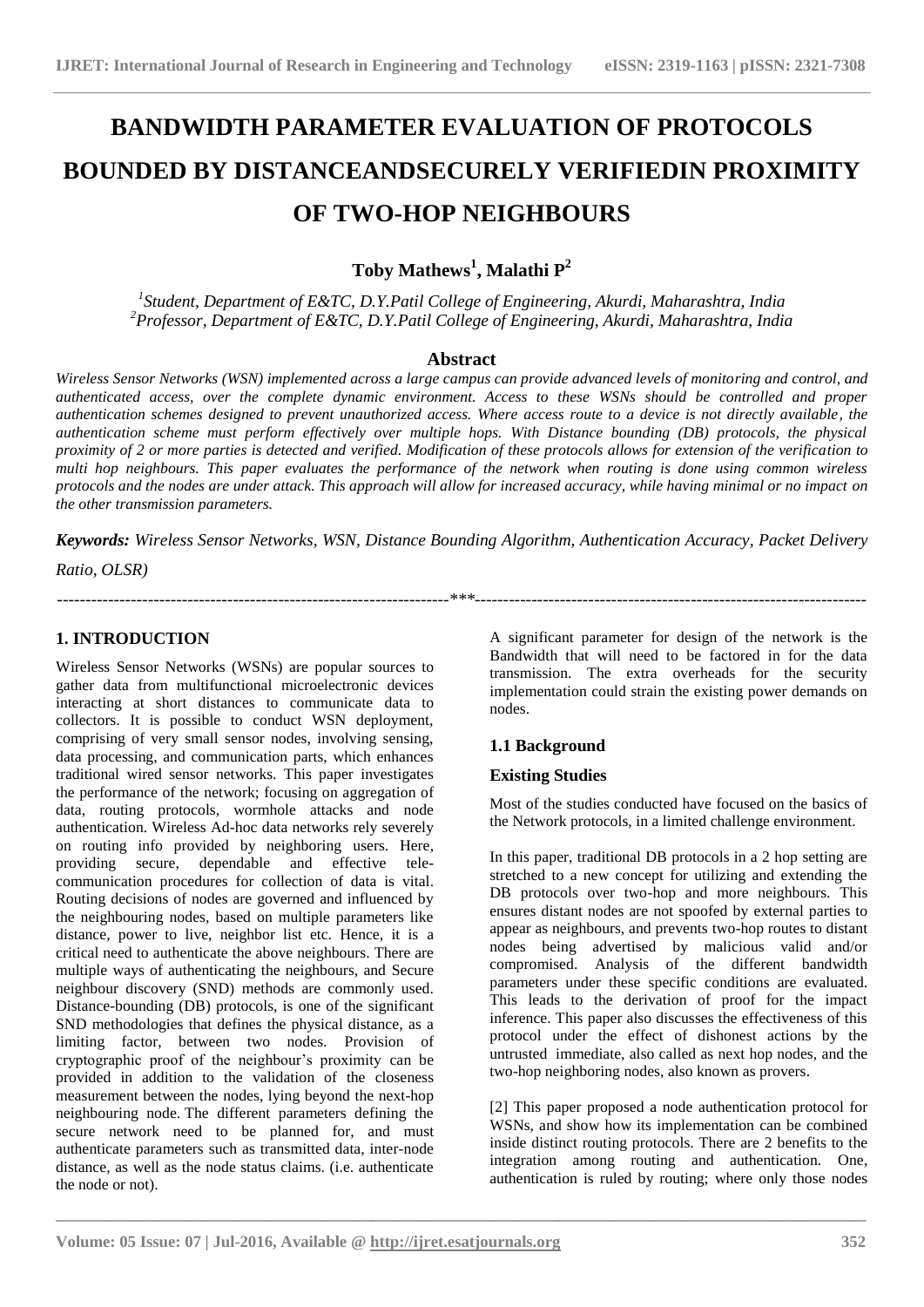on a data communication route to the base station validate each other. Unnecessary protocol executions are hence rejected. Two, compromised and malicious nodes are unable to use utilize routing protocols to inject themselves into data routes. A flat WSN is assumed, i.e., no clustering or cluster heads. Node mobility problems are addressed by proposing an authentication protocol that an initially authenticated node uses when its position changes. Therefore, nodes attempt to learn common keys at the same time that they try to discover routing paths. A node executes the protocol with another node guided by the need to direct (or relay) data but not with all its neighbors, and therefore energy is saved. Finally, when nodes are mobile, routing paths and the key graph need to be updated and, occur as a single integrated step.

Simulations using software environments or actual nodes need to be carried out in order to evaluate the performance of the protocol in practical conditions

[3] The focus of this paper was on the protocol flexibility against deceptive nodes within the network that disrupt communications. Earlier studies have presented that, routing protocols are made increasingly resilient by the additionof randomness and methods of data duplication. The enemy cannot predict routes due to the diversification provided. A new framework, theoretical in nature is proposed, highly based on random walks that are influenced, and occur on a torus lattice. The resilience of the protocols is increased, to survive against insider attacks, using random walk theory with a bias introduced, applied in the environment focussed on security. As conventional unbiased walks in random nature are unfitting due to the extended routes, the main aim, is conducting an impact analysis, to evaluate random walk bias, while being attacked by insiders.

The energy outflow levels reached while successfully transmitting a packet increases exponentially, in cases where unbiased random walk designs are utilized. Packets can reach the destination faster aided by the bias introduced, hence providing better rates of delivery and saving energy. The diversity of the routes reduces along with the high bias values. Schemes to detect anomalies can be designed to deliver configurable and strong rhythms to reduce power in the non-presence of attacks.

[4] This paper focused on different distance bounding protocols suitable for the RFID technology. Regrettably, these are typically designed using an informal style, which leads to imprecise studies and biased comparisons. The authors propose an enhanced analytical design of the distance bounding protocols using a combined framework. This framework includes a detailed study of vocabulary related to frauds, adversary, and prover. It inspects the capabilities, assets and strategies of the adversaries in the network, and addresses the influence of the prover's ability to interfere with his device. New ideas in the distance bounding area are introduced viz. the black-box white-box models, and the relationship between the frauds impacting these models. The relevancy and result of the framework is

authenticated on a case study: Munilla-Peinado distance bounding protocol.

In this paper, distance bounding protocols are analyzed using a methodical method. The fair assessments provided by this framework can be used to design or analyze distance bounding protocols.

[5] Protocols used for Distance bounding (DB) permit one unit, usually the node acting as a verifier, to securely get a limit on the upper distance bound to the prover. DB, in the papers before this, was measured mostly in a single verifier and prover environment. Group settings in Secure DB have not had much research conducted prior to this paper. Group settings are defined as a network design including a set of provers and verifiers interacting amongst themselves in an environment. Group distance bounding (GDB) protocols are motivated by practical applications and circumstances, i.e. pairing devices in groups, and admission governors based on location. This research debates, one-directional protocols for GDB utilizing a new primitive for passive DB and explains methodology for passive DB protocol and its usage to produce a secure and efficient Group DB protocol for several uni-directional GDB situations.

A DB could be created by a passive verifier, without having knowledge of the position of (or distance to) a verifier node in active mode. Other non-critical data about distances to other nodes, might allow Passive DB to acquire joint GDB protocols These protocols, in group settings, can be impacted by denial-of-service attacks

[6] The network protocols related to, and being used now by WSNs have been mainly intended for effective energy utilization. In this paper astudy was directed into the security procedures and processes planned for individual network layers (application, network and data-link layers). This paper, reviews currently available data, and examines the security vulnerabilities related to routing, infoaggregation, and user verification in WSN situations. The conclusion by this paper are that presently accessible security services are improperly designed and executed, thereby exposing WSNs towards several attack types. This data should not be changeable, holds its integrity and remains private.

Restricted power sources and computational skills of sensor networked nodes pushes collection technologies to concentrate on battery efficiency, factoring that some information will be conceded and trusting exclusively on the probability that missing information is non-contiguous or usable. A driven attacker will crack any existing WSN, and therefore the conclusion that these networks are inappropriate for applications where data security is highly critical. e.g. military use.

#### **1.2 Problem Statement**

**\_\_\_\_\_\_\_\_\_\_\_\_\_\_\_\_\_\_\_\_\_\_\_\_\_\_\_\_\_\_\_\_\_\_\_\_\_\_\_\_\_\_\_\_\_\_\_\_\_\_\_\_\_\_\_\_\_\_\_\_\_\_\_\_\_\_\_\_\_\_\_\_\_\_\_\_\_\_\_\_\_\_\_\_\_\_\_\_\_\_\_\_\_\_\_**

Improve the bandwidth utilization of the network when in cryptographic based authentication solution for wireless sensor nodes in 2 hop scenarios in the Distance Bounding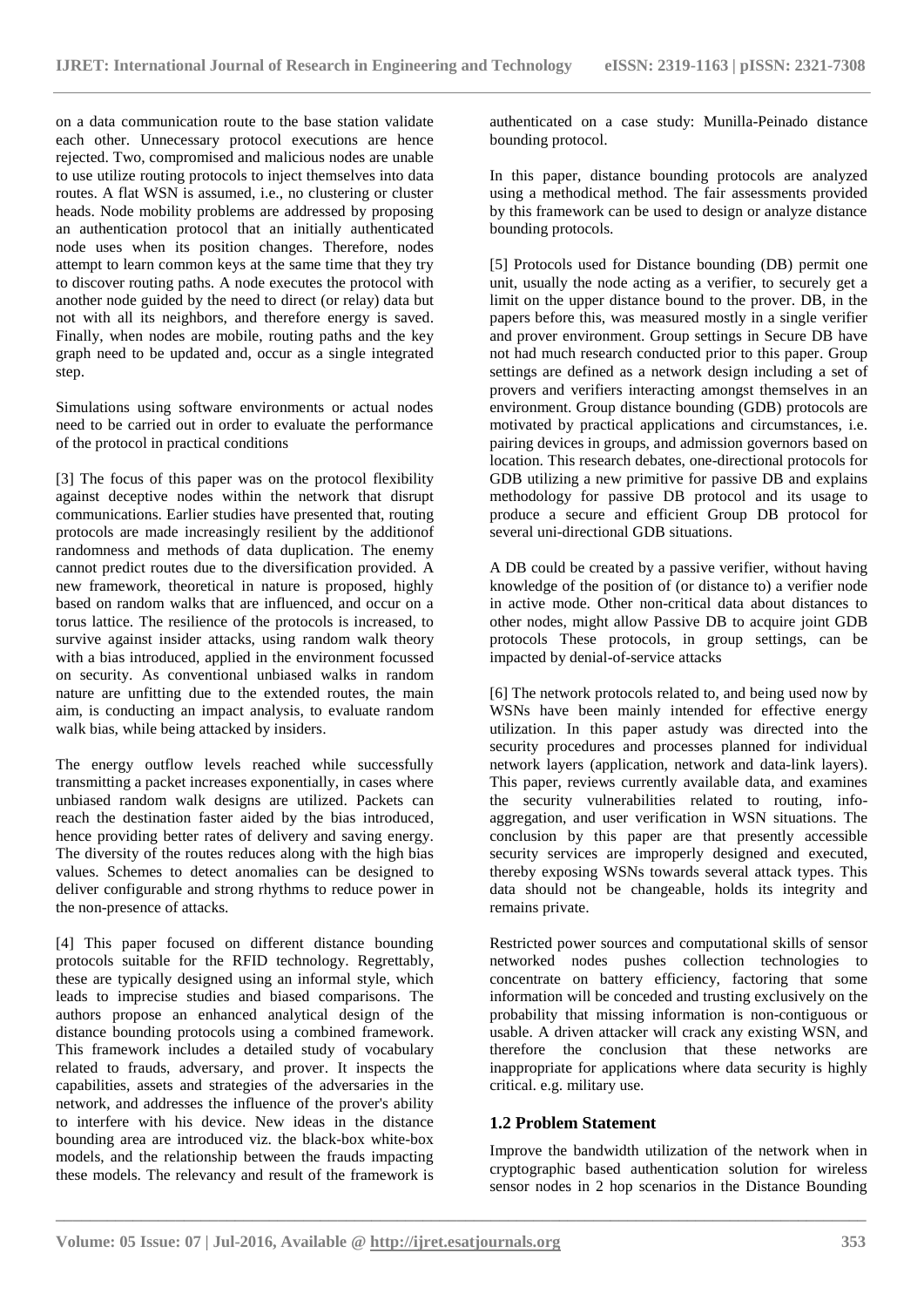phase, where routing is done using OLSR and its variants and the nodes are facing Wormhole attacks.

Implement routing protocol in the WSN model, analyze detection and prevention of Wormhole attacks, implement cryptography based authentication solution scheme.

To analyze performance of WSN on basis of the following Network parameters - Packet delivery ratio, Throughput, End to end delay.

Plot the impact of these parameters under the specified conditions.

#### **2. METHODOLOGY**

The overall nodes are randomly distributed in an area that is under observation. A node is marked as a source and another as Destination. The communication or transfer of data is to happen between these nodes. In line with the needs of WSNs under study under the paper being studied, there is sufficient distance and nodes between the source and destination.

A simulation is created to show transmission between the source and destination when the nodes are static or stationary with respect to each other and when they are mobile. Very fast mobility is not a case under study here i.e. nodes do not move faster than the handshake or authentication happens between them. The nodes help authenticate the next hop before moving out of range of the existing path. The WSN uses OLSR to define a path between these mobile nodes.

With the path that is created the nodes act as independent nodes to be able to receive transmissions or even initiate transmissions themselves.

All the nodes are assumed to have constant power at the beginning. The simulation tries to calculate the utilization of the available limited energy while under these conditions.

The WSN is measured under the following parameters –

- 1. When the nodes are under ideal conditions no attacks, all authenticated nodes, source and destination reachable by a defined path.
- 2. When a specific node is under Wormhole attack authenticated nodes, source and destination reachable by a defined path
- 3. When the nodes in the path are invalid

Under all these conditions the WSN setup is measured for specific changes on Bandwidth related parameters such as Packet delivery ratio, End to End delay, overall throughput, of the nodes.

The base paper is proved in the sense of authentication still being valid even though nodes in the path are invalid and/or under attack. Instead of a probabilistic study of the nodes and their pass through authentication, this project has proved that the practical implementation of these concepts is fairly economic and achievable under simulated conditions.

The authentication used is a mix of the different flavours of OLSR. Since the overall target is to measure the performance of the environment in an attack scenario, the actual protocols provide very less contribution to the effect on the measured parameters. Under a condition of all attacks, the WSN network performs well under the simulated conditions to be able to be used in practical real world situations. The default multi hop scenario has an inbuilt a time limit for authentication handshake. The round trip delay measured can help with ensuring there is a second level of protection against the hacking into of nodes.

In cases of contactless cards, where a spy node can be introduced between the card and reader to try and capture the card information is a good example of this application. The authentication protocol shows that the overall end to end authentication holds strong even under multiple iterations and larger data chunks. Similarly, there would be a larger power consumption in case of Invalid nodes in the network. This is a parameter than can be measured to alert to suspicious activity on the network.

Access control to different locations in a campus. If the card reader is under a wormhole attack, there will be different ways of detecting it. Also the overall performance of the network will deteriorate in terms of data being transmitted and received. In module 1, a simple transmission channel is designed that has 15 wireless nodes, Rayleigh propagation, uses OLSR routing protocol. Source is considered from Node 0 and Destination Node 14. Constant Bit Rate (CBR) traffic model is utilized. The simulation demonstrates the working of OLSR protocol even when the nodes are moved around. With the nodes advertising their positions, newer more efficient paths are designed.

To expand upon this design, we include the Distance bounding protocol into the Wireless design. The code measures the distance using a time bound, and transfers encrypted data between two nodes separated by another one. This is the essence of the Distance bounding protocol.

Two wormhole attack nodes are introduced to test the efficacy of the Distance bounding protocols along with the standard authentication used by the OLSR routing. The data being transmitted is encrypted using AES and decrypted at the receiving node. The wormhole attack scenario is shown in the below snapshot of the simulation. With the definition of individual models, it is seen that successful transmission of data packets is achieved between nodes in a simulated environment. The transmission and reception of the data between the Source and Destination is simulated in 3 different configurations.

Direct transmission - Here the nodes are defined to be to straight linked to each other. The defined path between source and destination ensures the transmission is directed with minimum interference.

**\_\_\_\_\_\_\_\_\_\_\_\_\_\_\_\_\_\_\_\_\_\_\_\_\_\_\_\_\_\_\_\_\_\_\_\_\_\_\_\_\_\_\_\_\_\_\_\_\_\_\_\_\_\_\_\_\_\_\_\_\_\_\_\_\_\_\_\_\_\_\_\_\_\_\_\_\_\_\_\_\_\_\_\_\_\_\_\_\_\_\_\_\_\_\_**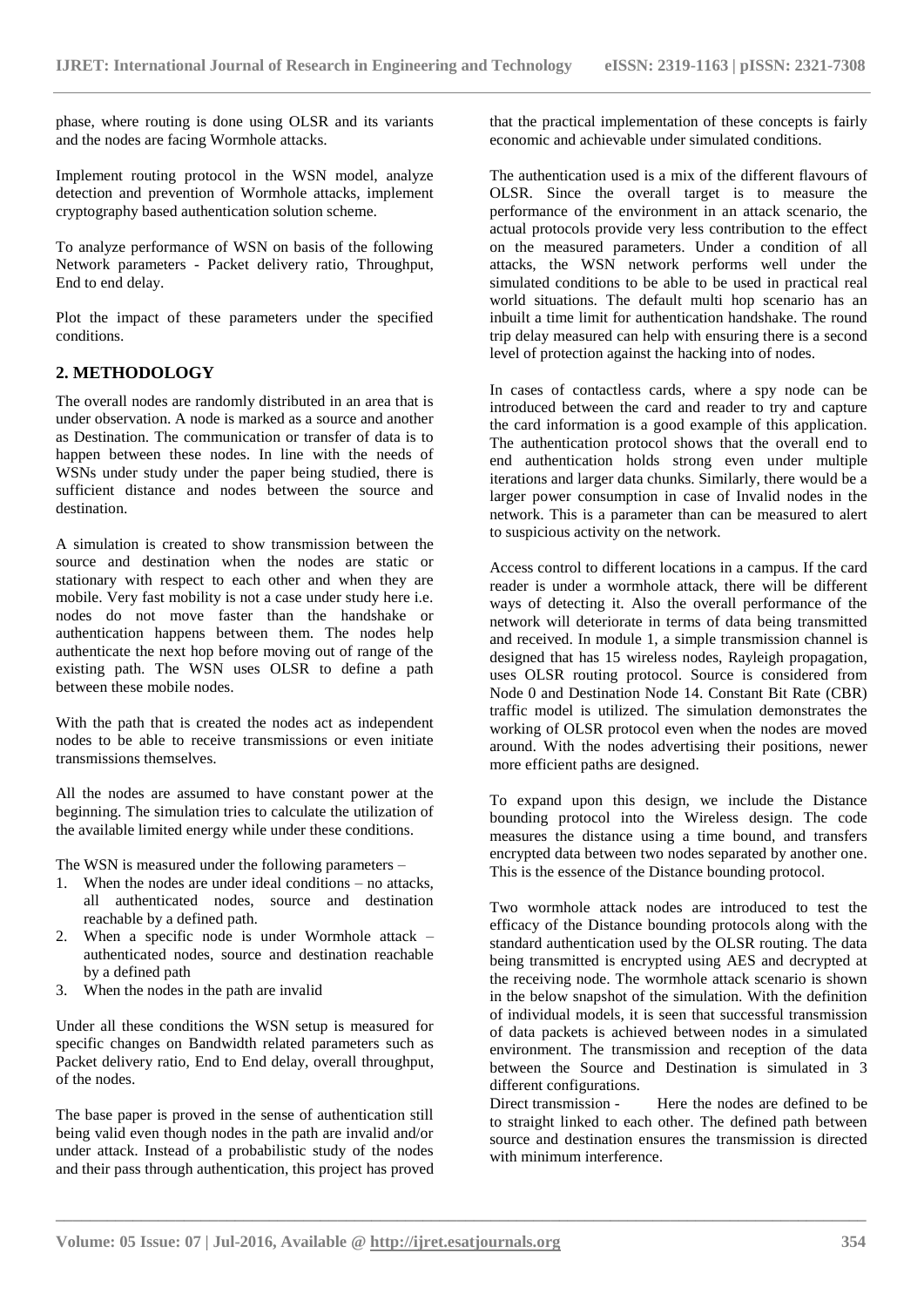Valid user - In this scenario, the path between source and destination contains 2 valid nodes that are validated to be secure. The transmission uses this as secure route and the parameters are measured.

Invalid user - With the introduction of invalidated nodes, the path between source and destination has to be created by the routing protocol being used. The encryption

and authentication protocols ensure data being transmitted is not lost.

#### **3. CONCLUSION**

The parameters focused on Bandwidth utilization, measured for the simulations conducted are plotted below.